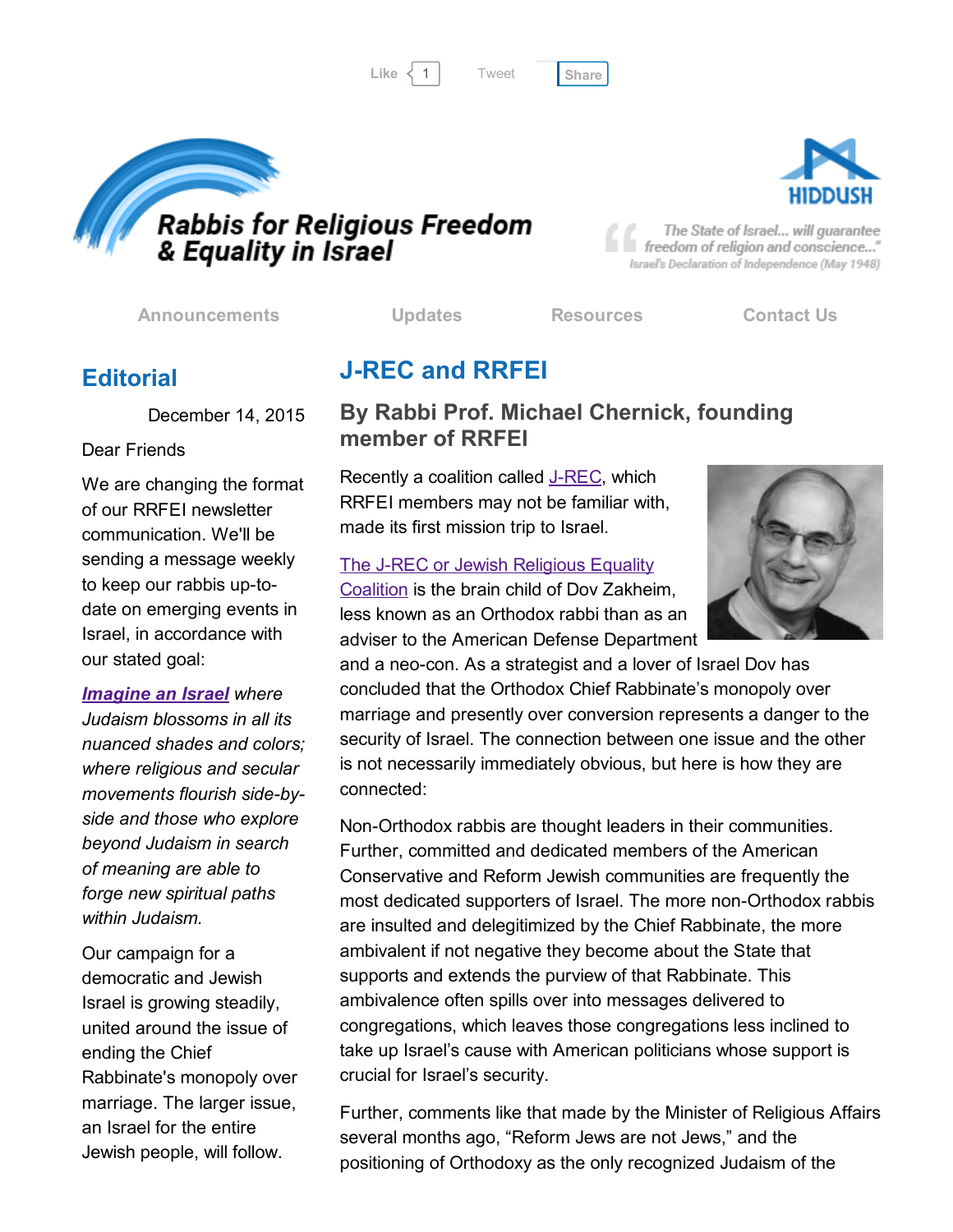We hope you enjoy the article and information provided by our founding member, Michael Chernick. Michael serves on J-REC as well as RRFEI, working toward the common goal of an Israel that will be a homeland for all of our people regardless of religious belief.

Please let us know how these materials are a help in your work, and how you use them in your congregation or workplace. We look forward to hearing from you.

We will soon be putting together an editorial committee. If you'd like to volunteer, please contact Mark Levin at: [organizers@rrfei.org](mailto:organizers@rrfei.org)

B'yedidut,

Mark

## **J-REC Mission to** Israel, Winter 2015

At the last meeting of the Jewish Religious Equality Coalition (J-REC) on December 2, it was recommended that the coalition aim to demystify J-REC and enhance understanding of what it is trying to accomplish.

Towards this end, please see the following materials:

**J-REC [Mission](http://rrfei.org/resources/ajc-j-rec-mission-to-israel-winter-2015/)** 

State of Israel creates severe difficulties for Reform and Conservative supporters of Israel. These supporters often find the work of convincing fellow Jews to support Israel more difficult when the response often is, "If I care about Israel, will Israel care about me?"

It is these factors that led Zakheim to invite a wide spectrum of the Jewish community to join with the American Jewish Committee in order to wrest control over marriage from the Chief Rabbinate, at least as a first step. J-REC/AJC includes supporters of Israel who are Reform, Conservative, Modern Orthodox and secular. They have come to see how the progressively more Haredi and non-Zionist Chief Rabbinate is wreaking havoc on Israel-Diaspora relations with potentially disastrous outcomes.

The mission unlike other organizational missions to Israel was not about meeting as many Knesset members as possible to convince them to bring down the Chief Rabbinate. Rather it was a fact finding mission that would help J-REC figure out how to reach its goal, and whether the goal it has set for itself is the right one. Here's what we found out:

- 1. Surveys have shown that the majority of Israelis would like to have alternatives to the Chief Rabbinate in life cycle events and agree that religious pluralism would be a boon to Israel. However, this issue, so prominent for American supporters of Israel, is practically at the bottom of the list of Israeli concerns. The reason is obvious: Israelis are far more concerned about their security, just as we would be if we were in their place.
- 2. Social change in Israel does not come about "top down." Coalition politics are not the best catalyst for change. This has been proved over and over again by non-Orthodox missions to Knesset members who promised to put religious pluralism on the agenda and never did. Even during the last Knesset, which had no Haredi party to contend with in the coalition, religious pluralism never saw the light of day as an issue.
- 3. Social change in Israel presently comes from the "bottom up." There are all sorts of grassroots organizations pushing for changes in the status quo. The biggest demonstration of this kind of activity was the tent cities that grew up throughout the country trying to get a better deal for the middle class.

Some of these grassroots activities in the area of religious activities are best exemplified by organizations like "Hashgahah Peratit," an organization that (illegally, for the time being) grants kashrut certification. Various food producers and restaurants opted for this supervision rather than the Rabbinate's because its operation is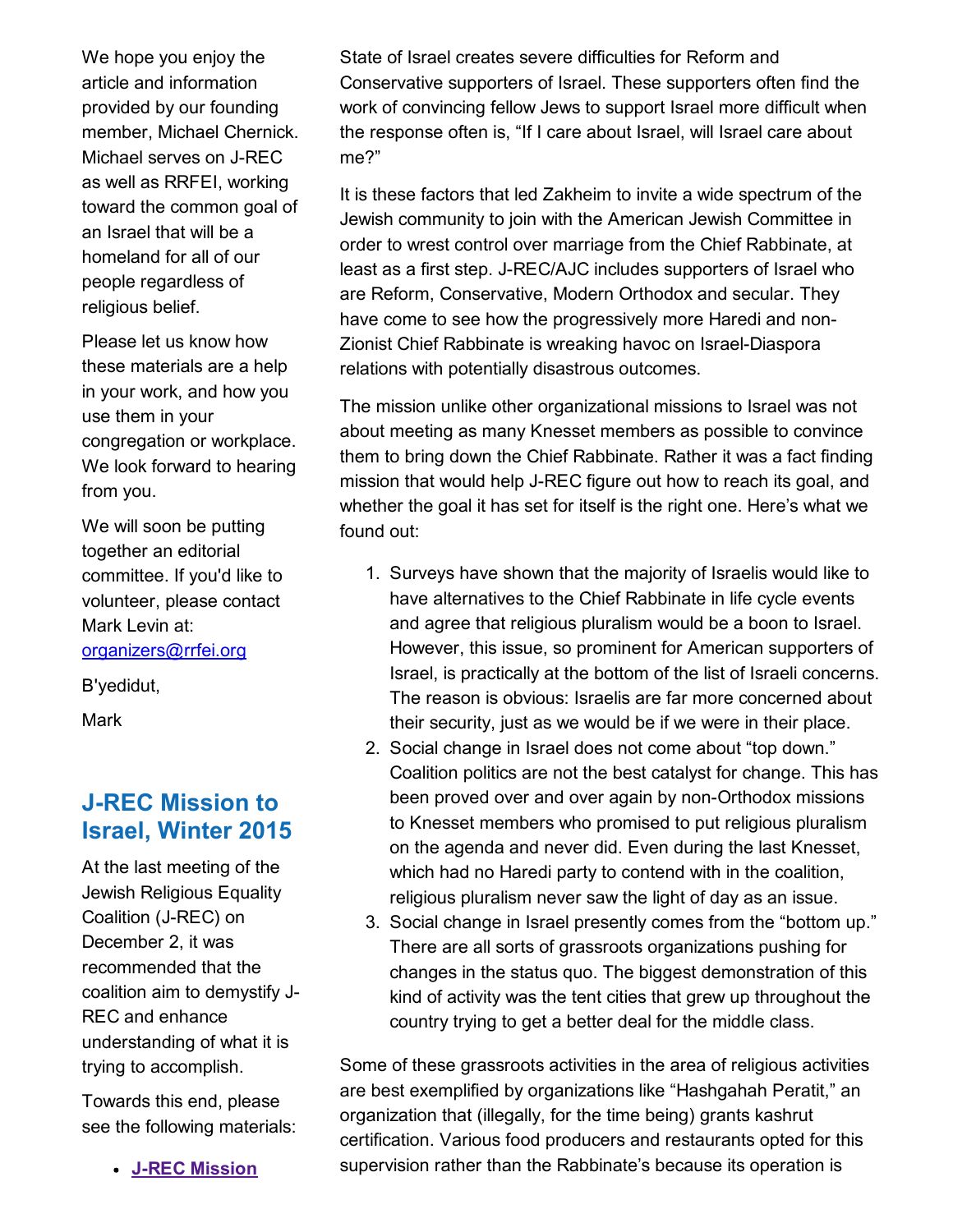**[Statement](http://rrfei.org/resources/ajc-j-rec-mission-to-israel-winter-2015/)** 

- Talking points [developed](http://rrfei.org/resources/ajc-j-rec-mission-to-israel-winter-2015/) for our mission in Israel
- New York Times article [featuring](http://rrfei.org/resources/ajc-j-rec-mission-to-israel-winter-2015/) J-REC
- List of J-REC members (individuals and [organizations\)](http://rrfei.org/resources/ajc-j-rec-mission-to-israel-winter-2015/)
- Op-ed piece by Rabbi Dov [Zakheim](http://rrfei.org/resources/ajc-j-rec-mission-to-israel-winter-2015/)
- Op-ed piece by Prof. **Steven [Bayme](http://rrfei.org/resources/ajc-j-rec-mission-to-israel-winter-2015/)**

[facebook](https://www.facebook.com/groups/132239560451232/) [email](mailto:organizers@rrfei.org)

#### Resources & News

- Giyur [K'halacha](http://rrfei.org/resources/giyur-khalacha-summer-2015/)
- Acts of [violence](http://rrfei.org/resources/acts-of-violence-summer-2015/)
- Kashrut [regulations](http://rrfei.org/resources/kashrut-regulations-for-hotels-spring-2015/) for hotels and event halls

### Contact us

email: [organizers@rrfei.org](mailto:organizers@rrfei.org) Phone (US): 646-334-5636 Phone (Isr): 054-779-1179

#### Not yet a member?

Please [register](http://rrfei.org/about/registration/) here »

transparent and not corrupt. The hashgahah obviously employs Orthodox rabbis, but they are responsible to the community who constitute the members of Hashgahah Peratit. That community is made up of Orthodox, Masorti, Reform, and hiloni Jews.

The creation of alternative, private conversion courts by Orthodox rabbis like Rabbi Shlomo Riskin and Rabbi Benny Ish-Shalom with support from the Russian and Orthodox Zionist community is also indicative of this tendency. These courts have come into existence due to the Chief Rabbinate's unwillingness to take seriously the full integration of the Russian community in Israel by granting its members clear Jewish status. The support of the Orthodox Zionist community comes from its awareness that the private courts support the interests of Israel and Zionism rather than the interests of men who seem to enjoy wielding power rather than helping people.

By dialoguing with a wide swath of Israeli society including Haredi and religious nationalist elements supportive of the Chief Rabbinate as well as young couples whose experience with that institution was tragic, J-REC came away with some important take-aways for the future.

The most important for the RRFEI are the following:

- 1. RRFEI should have representation in J-REC. I believe that the Coalition would not only be open but welcoming of Rabbis who share the Coalition's interests and goals. This can be arranged by contacting Steve Bayme of the AJC and expressing willingness to be involved.
- 2. RRFEI members should make it their business to set up meetings with Israeli embassy officials in their locales. RRFEI should share concerns about how Orthodoxy's position as the only legitimate form of Judaism in Israel makes it more difficult for supporters of Israel connected with American Jewish religious streams to garner support for Israel within their movements. American Jews two most significant critiques of Israel relate to lack of religious pluralism and settlement policy.
- 3. Through its connections with Hiddush, RRFEI should try to find out more about organizations and individuals who today may not see a connection between religious pluralism and healthy Israel-American Jewish relations. We need to take our case to known personalities like Ruth Calderon and interesting people like Micah Goodman, founder of an intra-communal (Orthodox-Secular) dialogue called Ayn Perat. Hiddush may be the resource and catalyst for creating these relationships.